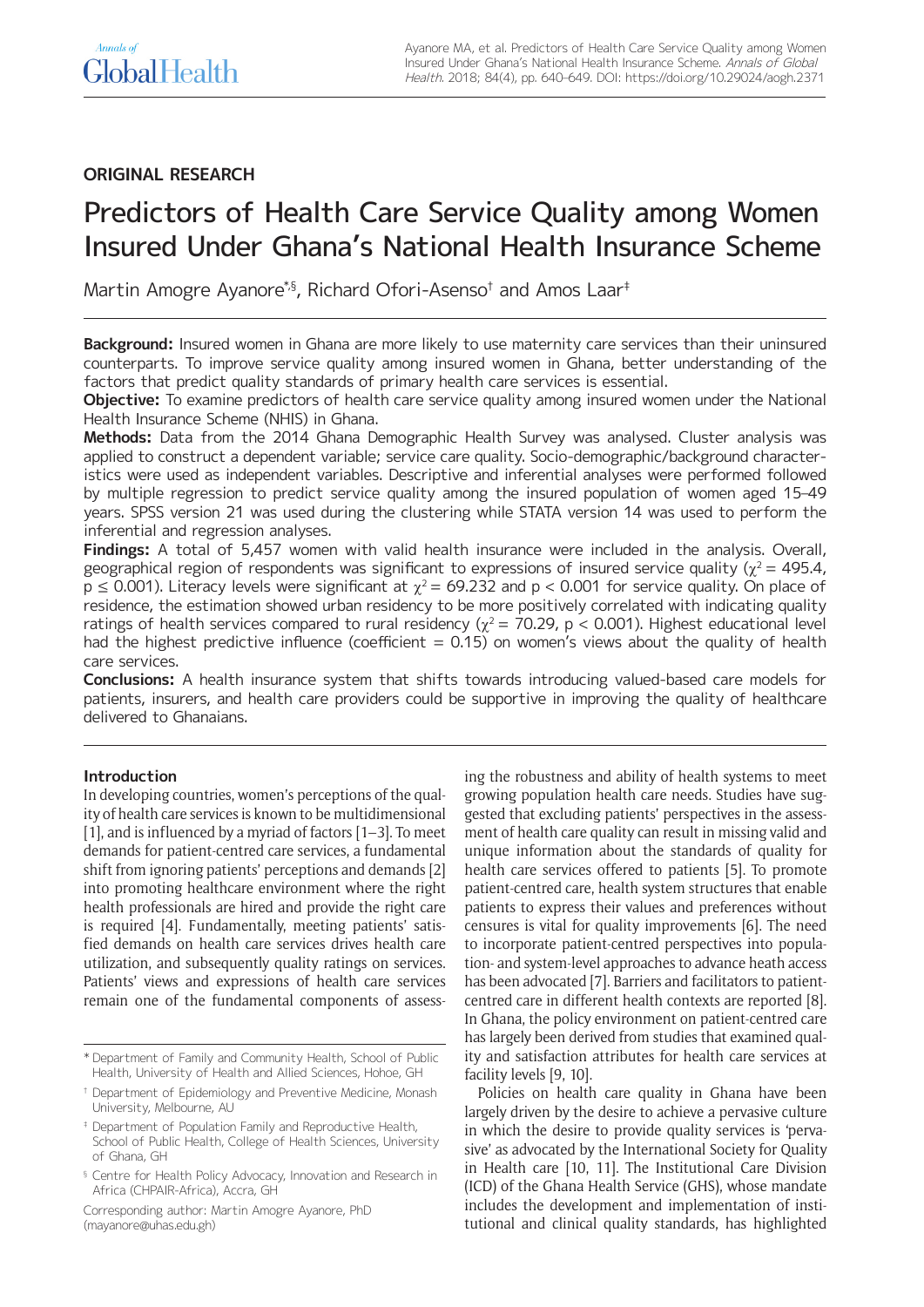several bottlenecks to service quality improvements in Ghana [10]. Studies on patients' expressions of quality and satisfaction based on clinical outcomes, as well as on patients' perceptions of previous health care services received have been published [9, 12–17]. A recent study that assessed health insurance effects on perceived and technical quality of health facilities emphasized the need to actively promote patients' education as well as comprehensive efforts towards improving health service utilization [18].

Despite the positive effects of Ghana's National Health Insurance Scheme (NHIS) on maternal and child health outcomes [19–23], there are growing concerns of inequities [24, 25], both among the insured and the uninsured populace [26, 27]. Although insured women in Ghana are more likely to use maternity care services more than once through the positive mediation of health insurance [22], other studies have reported that some insured population groups may not use health services at all in some settings [28–31]. To promote insured population groups' use of health care services, tackling user negative perceptions of health quality and satisfaction preferences are important [31]. Studies on determinants of quality and satisfaction on women's use of health services in Ghana are reported across general population groups [1, 12, 15, 32]. Other evidence of health insurance impacts on poor households' access and demands on quality of health care services exists [33, 34]. Dixon and colleagues assessed, at a national level, member perceptions of service provision using the 2008 Ghana Demographic Health Survey (GDHS) [35]. A previous study also examined insured and uninsured patients' satisfaction with the National Health Insurance Scheme (NHIS) in Ghana [14]. However, little is known about insured patients' expressions of health service quality in Ghana. Thus, this study was conducted to examine the socio-demographic and individual/household background factors that influence health care service quality among insured Ghanaian women.

#### **Methods**

#### **Data source**

Data from the 2014 GDHS was analysed. Detailed survey methodology has been described in the final report by the implementing partners [36]. Women were eligible as respondents if they were aged 15–49 years. DHS surveys apply standardized data collection instruments for data gathering to inform health policy planning and implementation at country levels. The 2014 GDHS applied a two-stage sample design that allowed key national level indicators to be estimated countrywide followed with a systematic sampling of households for enumeration [36]. The two stage sampling yielded 427 clusters (216 in urban areas and 211 in rural areas). An enumeration exercise was conducted between January–March 2014 that selected 30 households from the 427 clusters nationwide, providing a total sample size of 12,831 households. Data collection was conducted between from September to December 2014. The GDHS has undergone modifications since 1988.

In the 2014 survey, the information collected from women included birth history, child mortality, and knowledge and use of family planning and fertility preferences. Others included antenatal, delivery, and postnatal care, breastfeeding and infant feeding practices, vaccinations and childhood illnesses management, women's empowerment and work outcomes, contraceptive knowledge, awareness and preferences, women and child health and feeding practices, and anthropometric indicators of children. HIV/AIDS knowledge, awareness and practices, children and women medication care, health insurance use, services received with use of health insurance, outof-pocket (OOP) payments for health, women employment and health outcomes, and socio-demographics of respondents. Our study used data on insured women's assessment of health services quality and OOP payments for health. Only women who reported having valid health insurance ( $n = 5,457$ ) were included in the analysis.

#### **Dependent variable**

The dependent variable assessed was insured women's account of service quality. An index for quality of health care services use was constructed using four variable questions from respondents; pay out-of-pocket for drugs and services, received good service last time, whether service was not covered by the NHIS, and the ease of accessing health care at point of use.

## **Construction of dependent cluster membership variables**

A two-step cluster procedure for the naturally identifying exploratory natural cases/objects within our data was applied. Cluster analysis is a multivariate statistical technique for grouping cases based on the homogeneity within groups and heterogeneity across groups. The process of clustering enabled the construction of an index the dependent membership variable (perceived health service quality). Cluster analysis has been used previously on understanding focused maternity care in Ghana [22]. Clustering employs an approach to segregate data based on individual responses using log-likelihood distance measure. Since the dataset applied contained both categorical and continuous data, the two-stage clustering procedure is usually preferred [37]. The first clustering approach was the construction of quality index on health services use using the four variable questions described above. The second clustering approach was used to construct the membership variable index for user satisfaction following the same procedures described in the first clustering approach. Overall, common procedure patterns were observed in all estimation. All clustering procedures were set at maximum of four clusters since automatic clustering generated only poor and fair cluster patterns. Four clusters resulted from clustering procedure. Silhouette measure of cohesion and separation for quality showed good quality  $(> 0.5)$ .

#### **Independent variables**

Individual socio-demographic variables in the analysis included women's age, marital status, geographical region (10 geographical divisions), religion, highest educational status, religion, parity, literacy, and place of residence.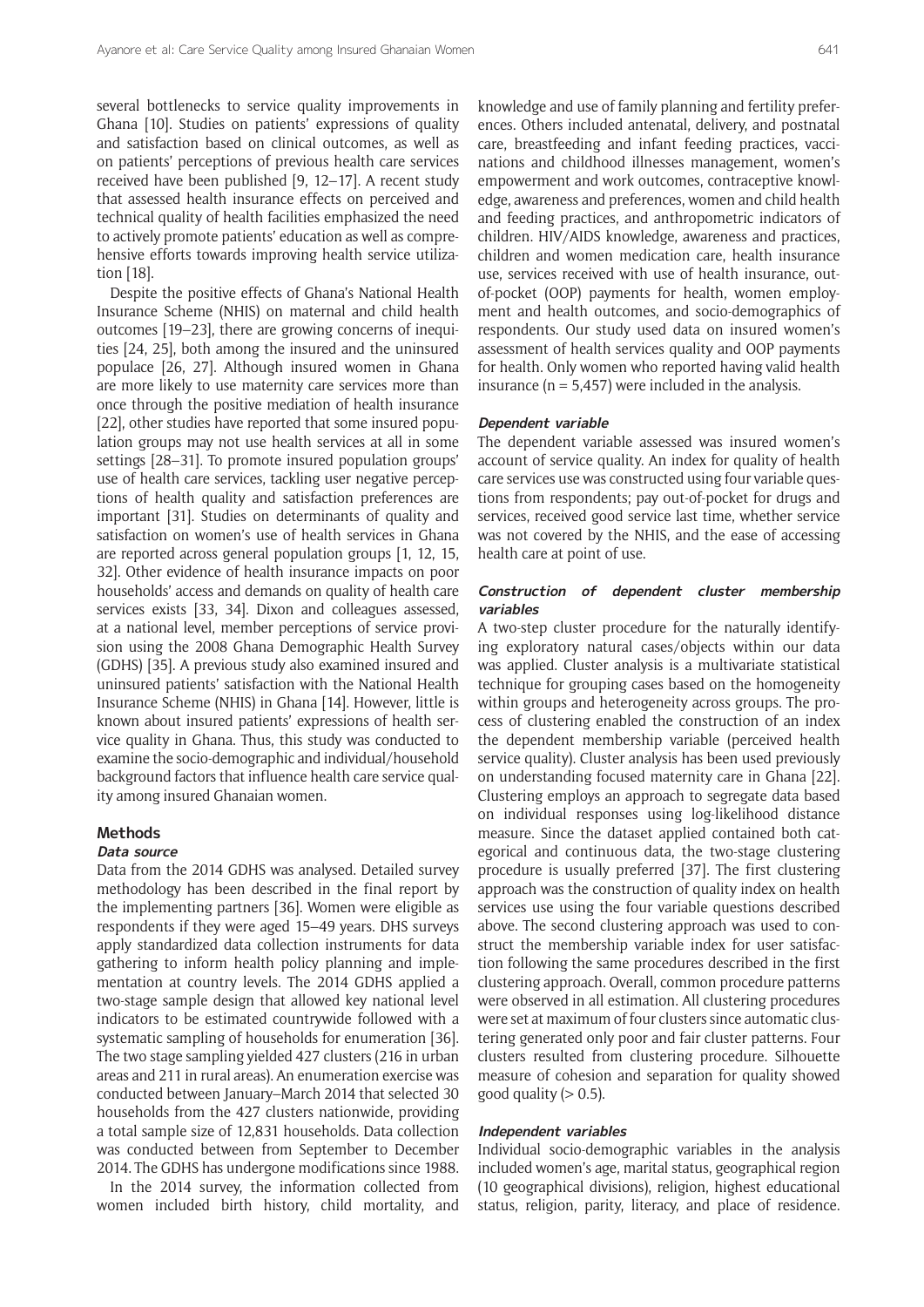Household variables included in the analysis were decision making for respondent use of contraceptives, person who usually decides how to spend respondents earning, and decision making on meeting respondent health care needs.

# **Statistical Analysis**

Statistical analysis after clustering procedures was performed in two folds: descriptive and inferential analysis. SPSS version 21 (IBM Corp., Armonk, N.Y., USA) was used during the clustering and exported to STATA version 14 (StataCorp LP, College Station, TX, USA) for further analysis. Further analysis using multiple regression was conducted between service quality significant outcomes to predict service quality among insured. Statistical significant levels were set at  $(p < 0.05)$ .

#### **Ethics and data protection issues**

Permission for data access and use was granted by the DHS MEASURE program. Ethical consent was obtained from individual respondents during data collection in 2014 by the DHS program implementers. We strictly adhered to the purpose of our request for data access for knowledge dissemination.

# **Results**

**Respondent's socio-demographics and cluster findings Table 1** summarizes the socio-demographic variables assessed in the study. A high proportion of respondents was within the age categories 15–19 and 25–29 years and were married (49.3%). The Upper East Region had the highest record of respondents (11.5%) with the least from the Central Region (7.6%). Secondary level education was high (53%) with an equally higher number of respondents unable to read and write. Urban respondents represented 50.8% while 49.2% were rural residents. The majority of respondents (56.1%) indicated joint decision making with partners in meeting their health care needs. Descriptive cluster groups and socio-demographics are presented in **Table 2**. A total of 2,673 individual responses were clustered into four cluster groups: cluster 1 (17.62%), 2 (23.08%), 3 (23.5%), and 4 (35.8%). Based on cluster outcomes, the four clusters can be grouped as: adequate care quality for cluster 4, average quality for cluster 3, less adequate for cluster 1, and poor quality for cluster 2 (see **Table 2**). A high percent (72.8%) of insured women in cluster group 1 indicated they made OOPs for drugs and services. OOP was not reported by those found to have adequate quality (cluster 4). Average care quality cluster (cluster 3) had the highest number of respondents reporting receiving services not covered by the NHIS. Cluster group 2 respondents (14.6%) indicated they received poor quality of care services provided at point of use. Reasons for poor quality ratings in cluster 2 were due to difficulties associated with receiving care (25.6% attributed to this). Age groupings was significant with the quality of health services ( $\gamma^2$  = 40.6, p  $\leq$  0.002).

Overall, geographical region of respondents was significant to expressions of insured service quality ( $\gamma^2$  = 495.4,  $p \le 0.001$ ). Within the regions, respondents in the Eastern region were more likely to have paid OOP for drugs and services, as they represented a high percent (20.6%) of responses in cluster 1. Poor quality standards were frequently reported in the Volta region (19.1%) as the region was clustered in group 2. The Upper East region had an average quality reports, as more respondents (21.5%) in this cluster are associated with cluster group 3. The Brong-Ahafo region had more respondents (13.5%) clustered in group 4. The analysis further showed that those who could not read at all were mostly involved in clusters 1, 3, and 4, which accounted for 49.7%, 57.8%, and 49.4%, respectively. Those who were able to read whole sentence were also involved in cluster 2 (50.6%). Literacy levels were significant at  $\chi^2$  = 69.232 and p < 0.001. On place of residence, the estimation showed urban residents were more positively correlated with indicating quality ratings of health services compared to rural residents ( $\chi^2$  = 70.29, p < 0.001). Ethnicity and an individual's educational status had significant associations with the quality of health care services.

#### **Regression Analysis Findings**

**Table 3** summarizes multiple regression results to predict insured women's views on the quality of health services use and socio-demographics. The output shows that the independent variables predict the dependent variable, *F* (10, 2662) = (4.59,  $p < .05$ ). The highest educational level had the highest predictor influence holding with a coefficient of 0.15; this was followed by place of residence with a coefficient of 0.08.

#### **Discussion**

This study examined background and socio-demographic factors that predict health care service quality among women insured under the NHIS in Ghana. Using the 2014 GDHS, we found that quality of health services delivery does influence out-of-pocket payment levels among insured women. Patients' perceptions of low quality for meeting their health care needs will necessarily equate to patient's making OOP. This evidence is supported by earlier studies that reported that patients tend to choose services that provide high-quality care [38, 39], even when they know they have to endure OOP payments. Insured women who received less adequate care from this study paid more OOP for drugs and services compared to other cluster groups. Expectedly, OOP payments were less reported by those found to have received adequate care quality. Insured women who indicated poor care quality did not frequently report OOP payments. Studies corroborate that patients who pay OOP often receive better or more quicker services than others [40, 41]. This has the potential to impact equity issues for health care access in Ghana [42], particularly among insured population groups. We posit that, rising OOP payments among insured population groups to access care may exacerbate drop-out rates and enrolment levels for NHIS in Ghana. Policies that improve NHIS subscription and enrolment and those that ensure continual quality improvements for health services delivered are needed to improve quality care in Ghana. Another addition to existing evidence in Ghana on health insurance and maternal care outcomes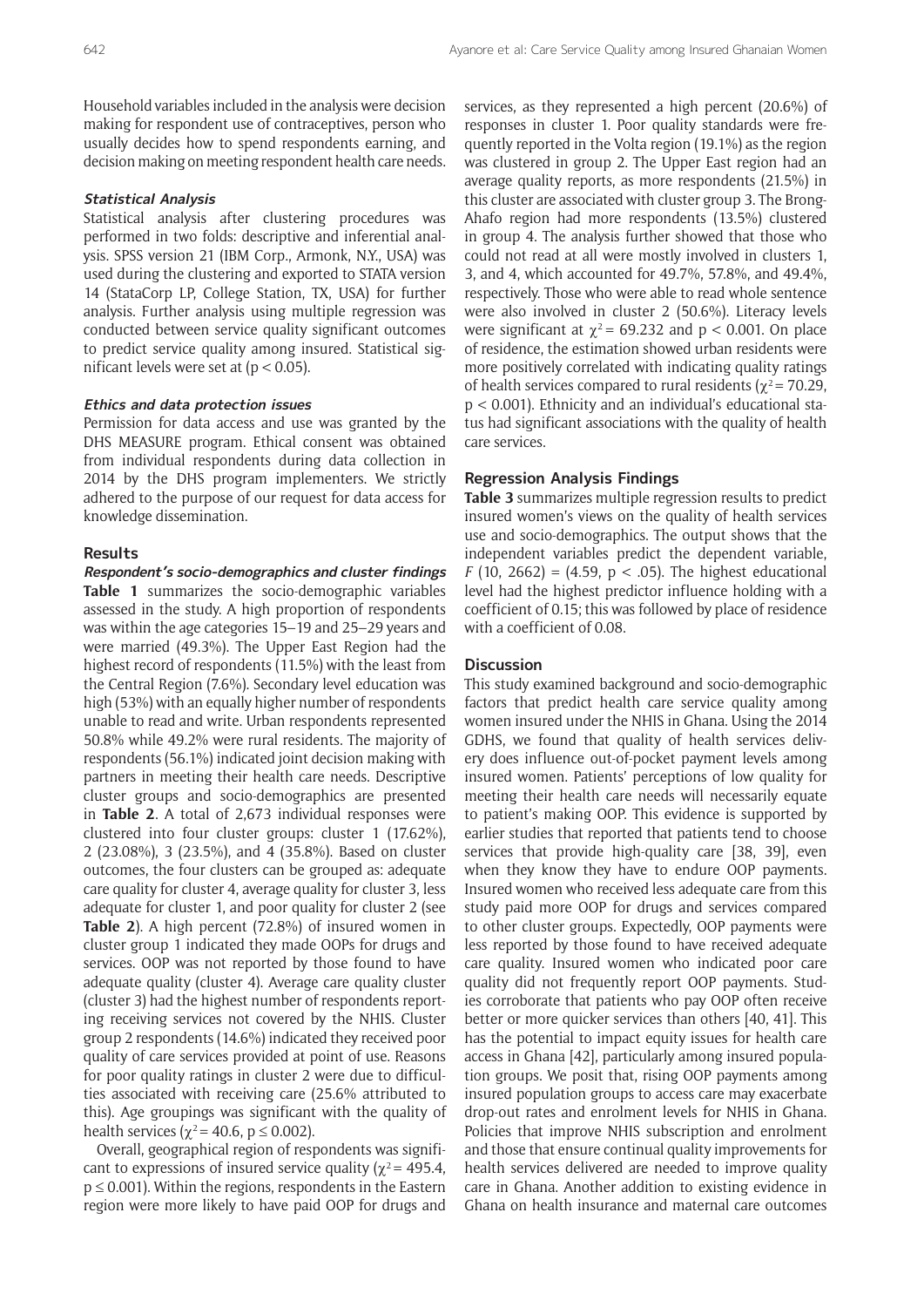| Variable                  | Response       | Category                               | N(%)       | Mean   | S.D            | Variance |
|---------------------------|----------------|----------------------------------------|------------|--------|----------------|----------|
|                           | Valid (N)      |                                        |            |        | S.E of mean    |          |
|                           | <b>Missing</b> |                                        |            |        |                |          |
| Age group                 | Valid (5457)   | $15 - 19$                              | 973(17.8)  |        |                |          |
|                           | Missing (0)    | $20 - 24$                              | 862(15.8)  |        |                |          |
|                           |                | $25 - 29$                              | 969(17.77) |        |                |          |
|                           |                | $30 - 34$                              | 817(15.0)  | 3.595  | 1.9(0.0161)    | 3.626    |
|                           |                | $35 - 39$                              | 761(14.0)  |        |                |          |
|                           |                | $40 - 44$                              | 586(10.73) |        |                |          |
|                           |                | $45 - 49$                              | 489(9.0)   |        |                |          |
| Marital status            | Valid (5457)   | Never in union                         | 1663(30.5) |        |                |          |
|                           | Missing (0)    | Married                                | 2689(49.3) |        |                |          |
|                           |                | Living with partner                    | 649(11.9)  |        |                |          |
|                           |                | Widowed                                | 155(2.8)   | 1.067  | 1.116(0.015)   | 1.246    |
|                           |                | Divorced                               | 132(2.4)   |        |                |          |
|                           |                | No longer living<br>together/separated | 169(3.1)   |        |                |          |
| Region                    | Valid (5457)   | Western                                | 613(11.2)  |        |                |          |
|                           | Missing (0)    | Central                                | 416(7.6)   |        |                |          |
|                           |                | Greater Accra                          | 424(7.8)   |        |                |          |
|                           |                | Volta                                  | 544(10.0)  |        |                |          |
|                           |                | Eastern                                | 555(10.2)  |        |                |          |
|                           |                | Ashanti                                | 526(9.6)   | 5.625  | 2.838(0.038)   | 8.053    |
|                           |                | <b>Brong Ahafo</b>                     | 752(13.8)  |        |                |          |
|                           |                | Northern                               | 517(9.5)   |        |                |          |
|                           |                | <b>Upper East</b>                      | 629(11.5)  |        |                |          |
|                           |                | <b>Upper West</b>                      | 481(8.8)   |        |                |          |
| Highest educational level |                | No education                           | 1226(22.5) |        |                |          |
|                           | Valid (5457)   | Primary                                | 945(17.3)  |        |                | 0.831    |
|                           | Missing (0)    | Secondary                              | 2920(53.5) | 1.445  | 0.911(0.123)   |          |
|                           |                | Higher                                 | 366(6.7)   |        |                |          |
| Religion                  |                | Christian                              | 4154(76.1) |        |                |          |
|                           |                | Islam                                  | 1075(19.7) |        |                |          |
|                           |                | Traditional/spiritualist               | 98(1.8)    | 6.304  | 0.625(0.008)   | 0.391    |
|                           |                | No religion                            | 130(2.4)   |        |                |          |
| Ethnicity                 | Valid (5457)   | Akan                                   | 2150(39.4) |        |                |          |
|                           | Missing (0)    | Ga/Dangme                              | 247(4.5)   |        |                |          |
|                           |                | Ewe                                    | 701(12.9)  |        |                |          |
|                           |                | Guan                                   | 155(2.8)   |        |                |          |
|                           |                | Mole-Dagbani                           | 1420(26.0) | 21.917 | 135.135(1.829) | 18261.45 |
|                           |                | Grusi                                  | 294(5.4)   |        |                |          |
|                           |                | Gurma                                  | 316(5.8)   |        |                |          |
|                           |                | Mande                                  | 71(1.3)    |        |                |          |
|                           |                | Other                                  | 103(1.9)   |        |                |          |

|  |  | <b>Table 1:</b> Socio-demographic and respondent's background variables and categories assessed in the study. |  |
|--|--|---------------------------------------------------------------------------------------------------------------|--|
|  |  |                                                                                                               |  |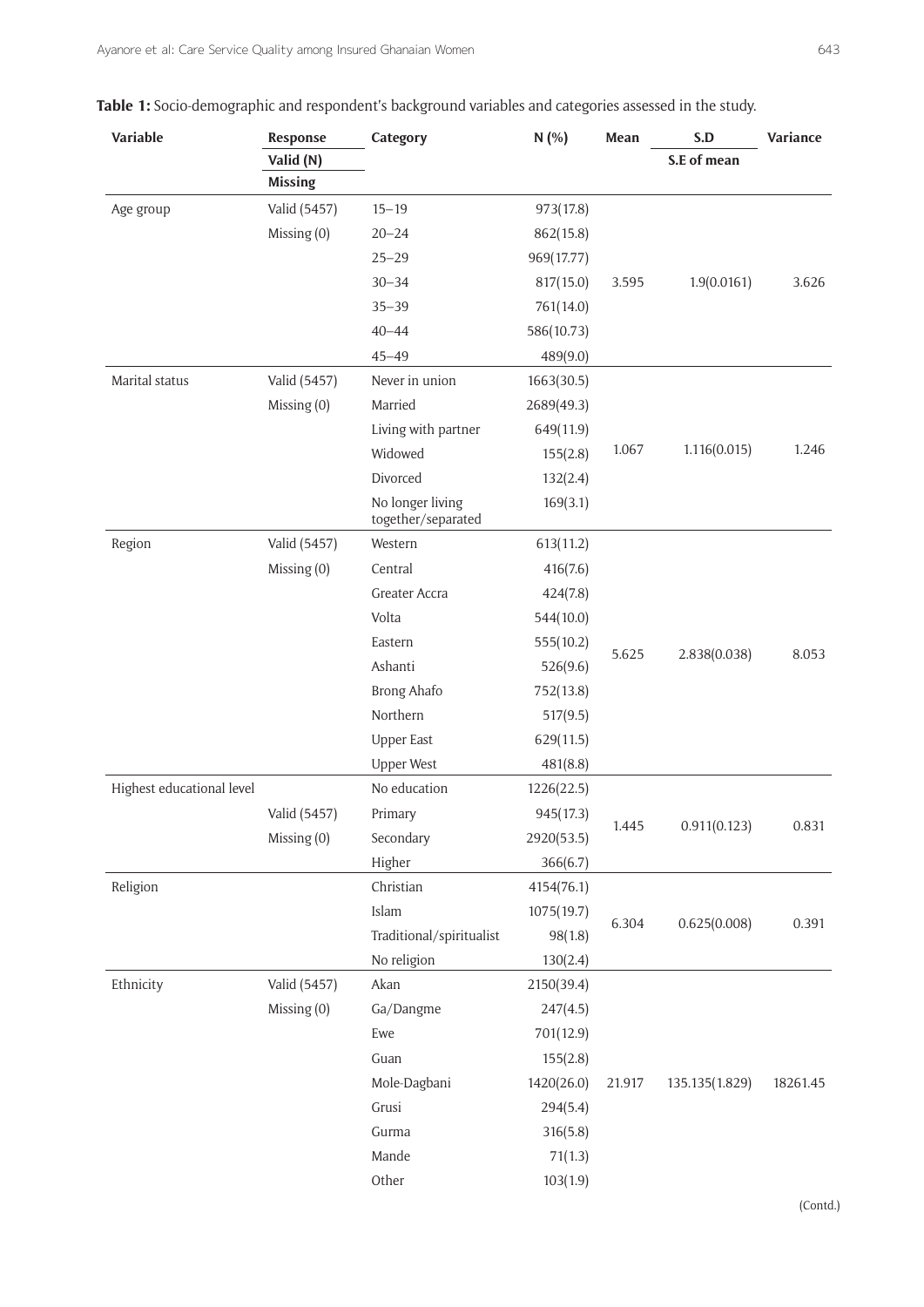| Variable                                                     | Response         | Category                          | N(% )      | Mean                 | S.D          | Variance |
|--------------------------------------------------------------|------------------|-----------------------------------|------------|----------------------|--------------|----------|
|                                                              | Valid (N)        |                                   |            |                      | S.E of mean  |          |
|                                                              | <b>Missing</b>   |                                   |            |                      |              |          |
|                                                              |                  | Able to read whole<br>sentence    | 2385(43.7) |                      |              |          |
|                                                              |                  | No card with required<br>language | 5(0.1)     |                      |              |          |
|                                                              |                  | Blind/visually<br>impaired        | 3(0.05)    |                      |              |          |
| Type of place<br>of residence                                | Valid (5457)     | Urban                             | 2771(50.8) | 0.5(0.007)<br>1.492  |              | 0.25     |
|                                                              | Missing (0)      | Rural                             | 2686(49.2) |                      |              |          |
| Parity                                                       | Valid (5457)     | $\leq 5$                          | 5035(92.3) | 0.27(0.004)<br>1.078 |              | 0.073    |
|                                                              | Missing (0)      | $6 - 10$                          | 419(7.7)   |                      |              |          |
|                                                              |                  | $\geq$ 11                         | 3(0.05)    |                      |              |          |
| Person who usually<br>decides on respondent's<br>health care | Valid (3338)     | Respondent alone                  | 795(23.8)  |                      |              |          |
|                                                              | Missing $(2119)$ | Respondent and<br>husband/partner | 1871(56.1) |                      |              |          |
|                                                              |                  | Husband/partner<br>alone          | 652(19.5)  | 2.171                | 1.025(0.017) | 1.051    |
|                                                              |                  | Someone else                      | 17(0.5)    |                      |              |          |
|                                                              |                  | Other                             | 3(0.05)    |                      |              |          |
|                                                              |                  |                                   |            |                      |              |          |

from this study is that women's reports of average or less care quality for primary health care services may be due to their perceived categorizations that some services were not covered under health insurance. The overall effects of poor quality of services among the populace insured under the NHIS in Ghana has the potential to deflate the primary purpose of the policy that is aimed at reducing household catastrophic health effects. A study in Burkina Faso that examined drop-out rates of patients insured under a community-based health insurance scheme found patients' unsatisfactory quality ratings as one of the causes for drop-outs from the scheme [43]. Providing inclusive structures and opportunities to involve patients in all areas (rural/urban) in knowledge dissemination and operational modalities of the scheme has the potential to address many wrong notions and perceptions of services covered under the NHIS. There is also the need for NHIS managers and policy stakeholders to assess novel ways of bridging inequity issues by not only enrolling pro-poor population groups, but ensuring that services are adequate, timely, and address users' health needs.

We also found that insured women's expression of poor quality primary health care services was due to difficulties in accessing care. In examining this further, we can posit that multiple non-service oriented provision and utilization barriers could affect insured client's quality of services ratings. The potential for health systems in developing countries to be urban and clinic oriented is known [44–46]. A more clinic-oriented and urbanized health system has the potential to introduce inequity issues on access among insured groups. In Ghana, a myriad of factors including poor environmental birthing room conditions

for women [47], poor provider-patient relations, and clients' low quality perceptions of clinic level services [48] have been documented to impact general maternal health care utilization. The mechanisms through which the Community Based Health Planning and Services (CHPS) concept in Ghana could be used to reach most rural population needs for improved quality of care requires further evaluation. There is a need for policy shift under the CHPS concept to move beyond access to care to integrating value-based models of care that guarantee quality care improvements for both insured and uninsured populations. The recently launched national quality healthcare strategy geared towards meeting health quality is commendable. Nonethelss, we advocate for further measures aimed at addressing the six major domains of health services quality: safety, efficiency, effectiveness, patient-centred, timeliness, and equity. The domains require multiple stakeholder involvement and a health system that is integrative for it to be able to address unmet needs in Ghana [6, 49]. To further address the health needs of both insured and uninsured populations the health system structure (primary, secondary, tertiary) must be adequately aligned with any policy on quality improvements in the medium to long term.

Furthermore, literacy levels among insured women predicted quality of primary health services among the insured from this study. Other studies have established literacy levels and its effects for better health outcomes [50, 51]. In other literacy studies, the evidence shows that literacy has the potential to reduce income-related disparities [52, 53]. This has potential to positively influence the levels of health care services use. Health care literacy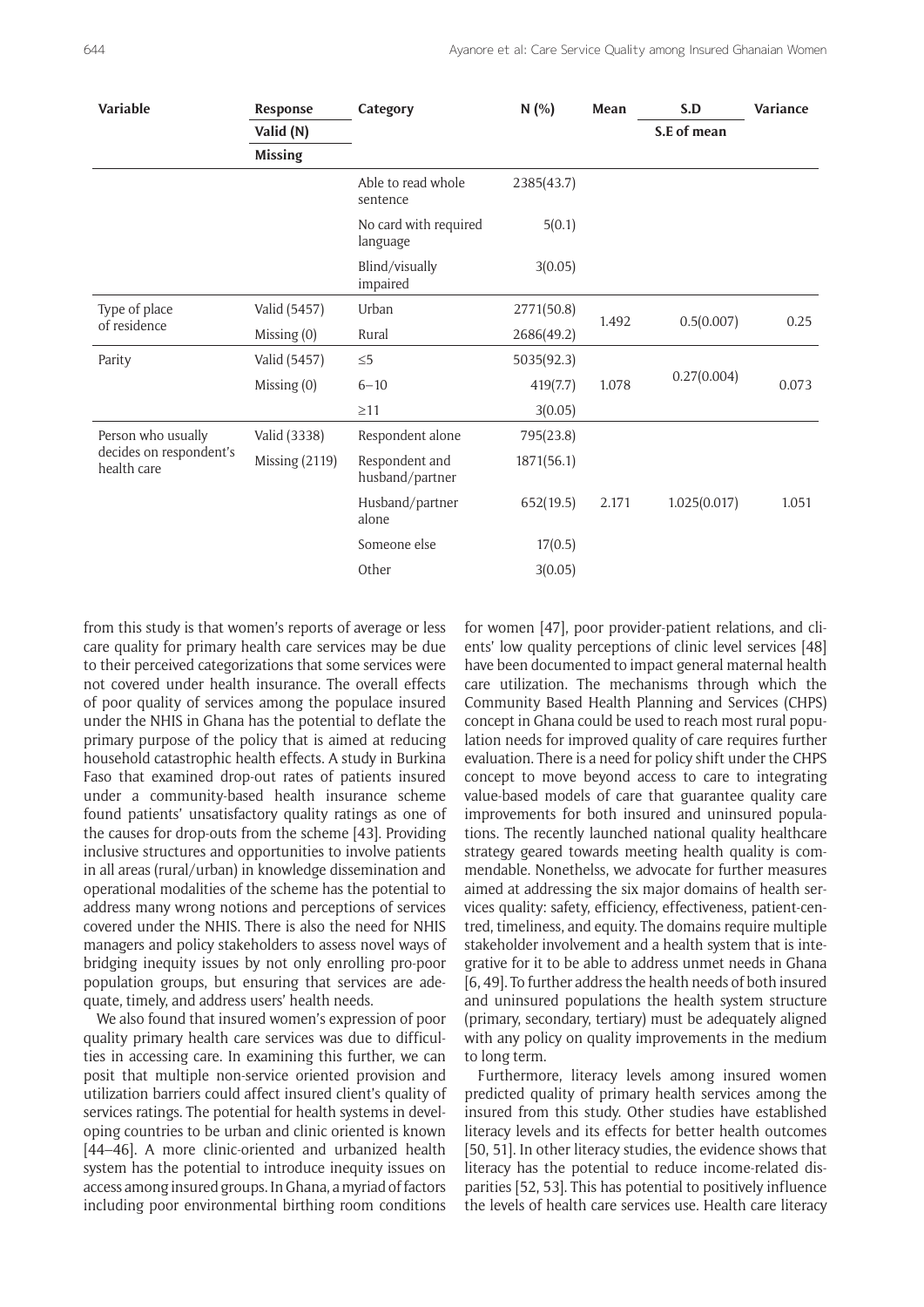**Table 2:** Quality cluster group associations with socio-demographics.

| Variable                         |                                       | <b>Quality Cluster outcomes</b>  |                                 |                                         |              |          | Pearson Chi Square |  |  |
|----------------------------------|---------------------------------------|----------------------------------|---------------------------------|-----------------------------------------|--------------|----------|--------------------|--|--|
|                                  | Cluster 1<br>Less adequate<br>quality | <b>Cluster 2</b><br>Poor quality | Cluster 3<br>Average<br>quality | <b>Cluster 4</b><br>Adequate<br>quality | <b>Total</b> | $\chi^2$ | p-value            |  |  |
|                                  | $N = 471$                             | $N = 617$                        | $N = 627$                       | $N = 958$                               | $N = 2673$   |          |                    |  |  |
|                                  | $n\left(\%\right)$                    | $n$ (%)                          | $n$ (%)                         | $n$ (%)                                 | $n$ (%)      |          |                    |  |  |
| Age in 5-year groups             |                                       |                                  |                                 |                                         |              |          |                    |  |  |
| $15 - 19$                        | 46(9.8)                               | 54(8.8)                          | 39(6.2)                         | 116(12.1)                               | 255(9.5)     |          |                    |  |  |
| $20 - 24$                        | 82(17.4)                              | 105(17.0)                        | 96(15.3)                        | 169(17.6)                               | 452(16.9)    |          |                    |  |  |
| $25 - 29$                        | 106(22.5)                             | 123(19.9)                        | 138(22.0)                       | 203(21.2)                               | 570(21.3)    |          |                    |  |  |
| $30 - 34$                        | 87(18.5)                              | 112(18.2)                        | 110(17.5)                       | 168(17.5)                               | 477(17.8)    | 40.6     | < 0.002            |  |  |
| $35 - 39$                        | 67(14.2)                              | 90(14.6)                         | 111(17.7)                       | 139(14.5)                               | 407(15.2)    |          |                    |  |  |
| $40 - 44$                        | 43(9.1)                               | 90(14.6)                         | 65(10.4)                        | 80(8.4)                                 | 278(10.4)    |          |                    |  |  |
| $45 - 49$                        | 40(8.5)                               | 43(7.0)                          | 68(10.8)                        | 83(8.7)                                 | 234(8.8)     |          |                    |  |  |
| <b>Region</b>                    |                                       |                                  |                                 |                                         |              |          |                    |  |  |
| Western                          | 30(6.4)                               | 72(11.7)                         | 63(10.0)                        | 96(10.0)                                | 261(9.8)     |          |                    |  |  |
| Central                          | 28(5.9)                               | 40(6.5)                          | 49(7.8)                         | 79(8.2)                                 | 196(7.3)     |          |                    |  |  |
| Greater Accra                    | 46(9.8)                               | 31(5.0)                          | 84(13.4)                        | 38(4.0)                                 | 199(7.4)     |          | < 0.001            |  |  |
| Volta                            | 46(9.8)                               | 118(19.1)                        | 53(8.5)                         | 43(4.5)                                 | 260(9.7)     |          |                    |  |  |
| Eastern                          | 97(20.6)                              | 38(6.2)                          | 49(7.8)                         | 70(7.3)                                 | 254(9.5)     | 495.4    |                    |  |  |
| Ashanti                          | 47(10.0)                              | 66(10.7)                         | 67(10.7)                        | 86(9.0)                                 | 266(10.0)    |          |                    |  |  |
| <b>Brong Ahafo</b>               | 34(7.2)                               | 47(7.6)                          | 140(22.3)                       | 149(15.6)                               | 370(13.8)    |          |                    |  |  |
| Northern                         | 26(5.5)                               | 111(18.0)                        | 34(5.4)                         | 58(6.1)                                 | 229(8.6)     |          |                    |  |  |
| <b>Upper East</b>                | 51(10.8)                              | 67(10.9)                         | 37(5.9)                         | 206(21.5)                               | 361(13.5)    |          |                    |  |  |
| <b>Upper West</b>                | 66(14.0)                              | 27(4.4)                          | 51(8.1)                         | 133(13.9)                               | 277(10.4)    |          |                    |  |  |
| <b>Highest educational level</b> |                                       |                                  |                                 |                                         |              |          |                    |  |  |
| No education                     | 118(25.1)                             | 153(24.8)                        | 99(15.8)                        | 273(28.5)                               | 643(24.1)    |          |                    |  |  |
| Primary                          | 70(14.9)                              | 80(13.0)                         | 100(15.9)                       | 201(21.0)                               | 451(16.9)    | 78.946   | 0.001              |  |  |
| Secondary                        | 242(51.4)                             | 334(54.1)                        | 352(56.1)                       | 439(45.8)                               | 1367(51.1)   |          |                    |  |  |
| Higher                           | 41(8.7)                               | 50(8.1)                          | 76(12.1)                        | 45(4.7)                                 | 212(7.9)     |          |                    |  |  |
| Ethnicity                        |                                       |                                  |                                 |                                         |              |          |                    |  |  |
| Akan                             | 178(37.8)                             | 209(33.9)                        | 281(44.8)                       | 360(37.6)                               | 1028(38.5)   |          |                    |  |  |
| Ga/Dangme                        | 34(7.2)                               | 19(3.1)                          | 28(4.5)                         | 27(2.8)                                 | 108(4.0)     |          |                    |  |  |
| Ewe                              | 60(12.7)                              | 107(17.3)                        | 80(12.8)                        | 79(8.2)                                 | 326(12.2)    |          |                    |  |  |
| Guan                             | 12(2.5)                               | 18(2.9)                          | 30(4.8)                         | 12(1.3)                                 | 72(2.7)      |          |                    |  |  |
| Mole-Dagbani                     | 132(28.0)                             | 159(25.8)                        | 119(19.0)                       | 328(34.2)                               | 738(27.6)    | 150.73   | < 0.001            |  |  |
| Grusi                            | 12(2.5)                               | 49(7.9)                          | 52(8.3)                         | 70(7.3)                                 | 183(6.8)     |          |                    |  |  |
| Gurma                            | 23(4.9)                               | 41(6.6)                          | 20(3.2)                         | 38(4.0)                                 | 122(4.6)     |          |                    |  |  |
| Mande                            | 4(0.8)                                | 4(0.6)                           | 3(0.5)                          | 25(2.6)                                 | 36(1.3)      |          |                    |  |  |
| Other                            | 16(3.4)                               | 11(1.8)                          | 14(2.2)                         | 19(2.0)                                 | 60(2.2)      |          |                    |  |  |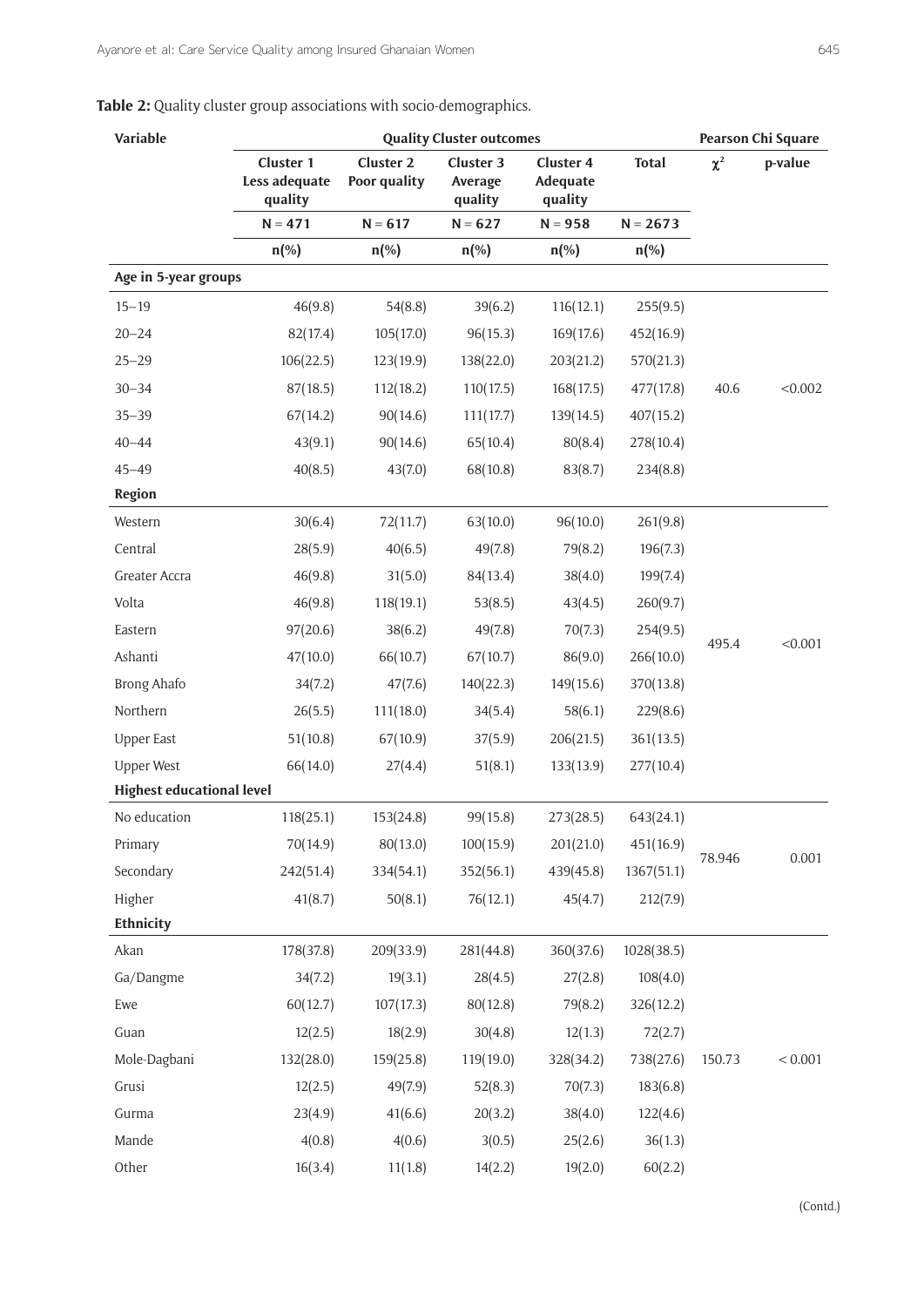| Variable                               |                                       | Pearson Chi Square               |                                 |                                         |              |          |         |
|----------------------------------------|---------------------------------------|----------------------------------|---------------------------------|-----------------------------------------|--------------|----------|---------|
|                                        | Cluster 1<br>Less adequate<br>quality | <b>Cluster 2</b><br>Poor quality | Cluster 3<br>Average<br>quality | <b>Cluster 4</b><br>Adequate<br>quality | <b>Total</b> | $\chi^2$ | p-value |
|                                        | $N = 471$                             | $N = 617$                        | $N = 627$                       | $N = 958$                               | $N = 2673$   |          |         |
|                                        | $n$ (%)                               | $n$ (%)                          | $n$ (%)                         | $n$ (%)                                 | $n$ (%)      |          |         |
| Literacy                               |                                       |                                  |                                 |                                         |              |          |         |
| Cannot read at all                     | 234(49.7)                             | 278                              | 254(40.5)                       | 554(57.8)                               | 1320(49.4)   |          |         |
| Able to read only<br>parts of sentence | 33(7.0)                               | 46                               | 56(8.9)                         | 94(9.8)                                 | 229(8.6)     |          |         |
| Able to read whole<br>sentence         | 204(43.3)                             | 293                              | 317(50.6)                       | 309(32.3)                               | 1123(42.0)   | 69.232   | < 0.001 |
| No card with<br>required language      | 0(0)                                  | $\mathbf{0}$                     | 0(0)                            | 1(0.1)                                  | 1(0.04)      |          |         |
| <b>Place of residence</b>              |                                       |                                  |                                 |                                         |              |          |         |
| Urban                                  | 238(50.5)                             | 343(55.6)                        | 396(63.2)                       | 406(42.4)                               | 1383(51.7)   |          |         |
| Rural                                  | 233(49.5)                             | 274(44.4)                        | 231(36.8)                       | 552(57.6)                               | 1290(48.3)   | 70.29    | < 0.001 |

**Table 3:** Predictors of insured quality of services ratings.

| Significant quality of<br>services variables | Coef.      | Std. Err. | T       | P> t     | [95% Conf.   | <b>Interval</b> |
|----------------------------------------------|------------|-----------|---------|----------|--------------|-----------------|
| Age                                          | $-0.02498$ | 0.014185  | $-1.76$ | 0.078    | $-0.0527962$ | 0.0028348       |
| Marital status                               | $-0.01673$ | 0.022107  | $-0.76$ | 0.449    | $-0.0600736$ | 0.0266234       |
| Region                                       | 0.026519   | 0.008075  | 3.28    | 0.001    | 0.0106858    | 0.042353        |
| Highest education                            | 0.150353   | 0.100919  | 1.49    | 0.136    | $-0.0475349$ | 0.3482411       |
| Religion                                     | $-0.00721$ | 0.03793   | $-0.19$ | 0.849    | $-0.0815856$ | 0.0671653       |
| Ethnicity                                    | $-0.00017$ | 0.000148  | $-1.16$ | 0.245    | $-0.0004632$ | 0.0001184       |
| Educational attainment                       | $-0.08414$ | 0.063149  | $-1.33$ | 0.183    | $-0.2079701$ | 0.0396808       |
| Literacy level                               | $-0.08292$ | 0.035395  | $-2.34$ | 0.019    | $-0.1523199$ | $-0.01351$      |
| Place of residence                           | 0.081462   | 0.046216  | 1.76    | 0.078    | $-0.0091615$ | 0.1720852       |
| Parity                                       | 0.060181   | 0.085094  | 0.71    | 0.479    | $-0.1066751$ | 0.2270371       |
| Constant value                               | 2.650105   | 0.284272  | 9.32    | $\Omega$ | 2.092688     | 3.207521        |

potential for attaining the sustainable development goals (SDGs) in Nepal is documented [54]. By extension, health literacy could be envisaged as a potential catalyst for accelerating progress towards the attainment of universal health coverage (UHC) in developing countries. Socio-demographic factors including geographic region, education, ethnicity, literacy, and place of residence were significant influencers for care quality among the study participants. This is not surprising given the established literature regarding the effects of these factors on health outcomes [55–57]. Our results, however, rate educational status as the most significant predictor of care quality among insured Ghanaian women. Educational attainments and its roles in advancing not only health quality needs, but general care access among other groups are also documented [57–59].

Overall, an NHIS system that allows for receiving and tracking insured patients' complaints of the quality of services provided at health facilities will be useful in infusing standards checks with service providers ensuring high standards of care delivery. The system should be able to support the national health insurance authority (NHIA) to institute proper disciplinary measures to poorly rated providers who offer services under the NHIS. A committed and strategic purchasing policy that provides a clear pathway for ensuring allocative efficiency of NHIA funding needs should be formulated and implemented. Our study has some limitations. DHS data collected in 2014 is applied. Our analysis was based on secondary data from DHS, and not all potential variables that could have been of interest were available. Although we established educational attainment as significant predictor to care quality,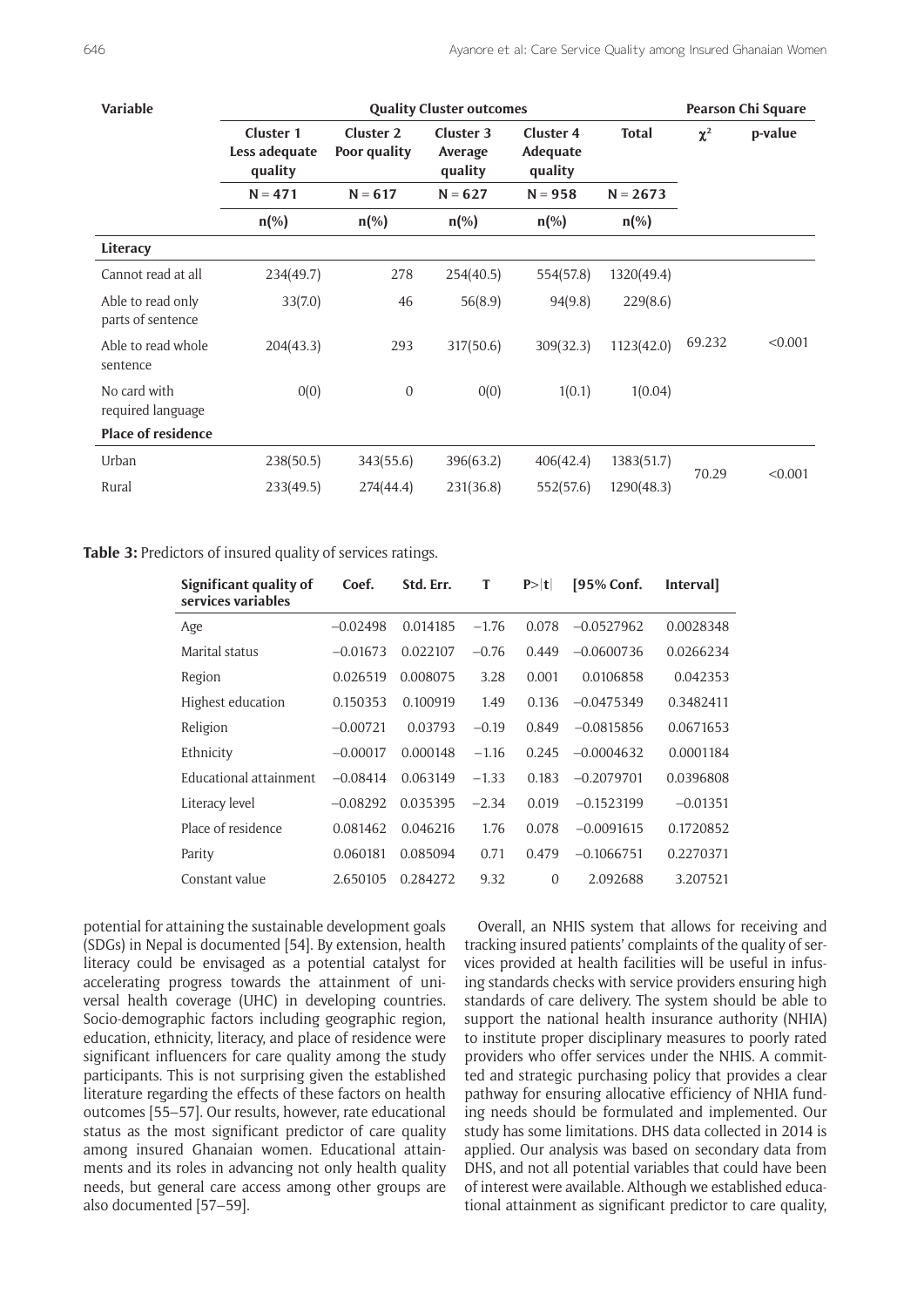the inclusion of other contextual socio-demographic variables such as decision making on care seeking, male partners' support, and control among others may potentially influence the outcome. In addition, our study population included only women of reproductive age and as such our findings may not be applicable to other population groups receiving care under the NHIS.

# **Conclusion**

The quality of health services influences OOP payment levels among insured women under the NHIS in Ghana. Factors including educational status and literacy level predict high care quality among insured women in Ghana. To address health needs of both insured and uninsured population, health system structures must be adequately aligned with policies on quality improvements in the medium to long term. NHIS managers and policy stakeholders need to assess novel ways of bridging inequity issues among poorly insured groups. A more supportive health insurance system approach that shifts towards introducing value-based care models for patients, insurers, and health care providers could be supportive in improving quality standards. There is a need for further policy discourse and research on best practices on how value-based health financing models could be integrated into Ghana's health insurance scheme. Such policy shift has potential to improve efficiency and be a critical component of long-term strategies for driving a health for all agenda in Ghana.

### **Competing Interests**

The authors have no competing interests to declare.

# **Author Contribution**

MAA conceived and drafted the manuscript. ROA and AL read through the draft manuscript and provided technical inputs. All technical inputs provided were discussed and agreed by all authors. All authors read and approved the manuscript for submission.

# **References**

- 1. **Srivastava A, Avan BI, Rajbangshi P** and **Bhattacharyya S.** Determinants of women's satisfaction with maternal health care: A review of literature from developing countries. *BMC Pregnancy and Childbirth*. 2015; 15(1): 97. DOI: [https://doi.](https://doi.org/10.1186/s12884-015-0525-0) [org/10.1186/s12884-015-0525-0](https://doi.org/10.1186/s12884-015-0525-0)
- 2. **Andaleeb SS.** Service quality perceptions and patient satisfaction: A study of hospitals in a developing country. *Social Science & Medicine*. 2001; 52(9): 1359–1370. DOI: [https://doi.org/10.1016/](https://doi.org/10.1016/S0277-9536(00)00235-5) [S0277-9536\(00\)00235-5](https://doi.org/10.1016/S0277-9536(00)00235-5)
- 3. **Senarath U, Fernando DN** and **Rodrigo I.** Factors determining client satisfaction with hospital-based perinatal care in Sri Lanka. *Trop Med Int Health*. 2006; 11.
- 4. **Herbert CP.** Changing the culture: Interprofessional education for collaborative patient-centred practice in Canada. *Journal of Interprofessional Care*. 2005; 19(sup 1): 1–4.
- 5. **Stewart AL** and **Ware JE.** Measuring Functioning and Well-being: The Medical Outcomes Study Approach. Duke University Press; 1992.
- 6. **Ayanore MA.** Unmet Reproductive Health Care Needs among Rural Ghanaian Women. Maastricht: Maastricht University; 2017.
- 7. **Levesque J-F, Harris MF** and **Russell G.** Patientcentred access to health care: Conceptualising access at the interface of health systems and populations. *International Journal for Equity in Health*.2013; 12(1): 18. DOI:<https://doi.org/10.1186/1475-9276-12-18>
- 8. **Moore L, Britten N, Lydahl D, Naldemirci Ö, Elam M** and **Wolf A.** Barriers and facilitators to the implementation of person-centred care in different healthcare contexts. *Scandinavian Journal of Caring Sciences*; 2016.
- 9. **Atinga RA, Bawole JN** and **Nang-Beifubah A.** 'Some patients are more equal than others': Patientcentred care differential in two-tier inpatient ward hospitals in Ghana. *Patient Educ Couns*. 2016; 99(3): 370–377. DOI: [https://doi.org/10.1016/j.](https://doi.org/10.1016/j.pec.2015.09.008) [pec.2015.09.008](https://doi.org/10.1016/j.pec.2015.09.008)
- 10. **GHS.** Quality Assurance Strategic Plan for Ghana Health Service 2007–2011. Institutional Care Division, GHS; 2007.
- 11. **Zanten TVv.** Report on a Consultative Meeting held in St. Johns, Newfoundland, in May 1995, in Conjunction with the 12th ISQua World Congress. *International Journal for Quality in Health Care*. 1996; 8(1): 89–91.
- 12. **Atinga RA, Abekah‐Nkrumah G** and **Domfeh KA.** Managing healthcare quality in Ghana: A necessity of patient satisfaction. *International Journal of Health Care Quality Assurance*. 2011; 24(7): 548–563. DOI:<https://doi.org/10.1108/09526861111160580>
- 13. **Peprah AA.** Determinants of patients' satisfaction at Sunyani Regional Hospital. *Ghana*. 2014; 4(1):13.
- 14. **Fenny AP, Enemark U, Asante FA** and **Hansen KS.** Patient satisfaction with primary health care – A comparison between the insured and non-insured under the National Health Insurance Policy in Ghana. *Global Journal of Health Science*. 2014; 6(4): 9–21. DOI:<https://doi.org/10.5539/gjhs.v6n4p9>
- 15. **Abuosi AA** and **Atinga RA.** Service quality in healthcare institutions: Establishing the gaps for policy action. *International Journal of Health Care Quality Assurance*. 2013; 26(5): 481–492. DOI: [https://doi.](https://doi.org/10.1108/IJHCQA-12-2011-0077) [org/10.1108/IJHCQA-12-2011-0077](https://doi.org/10.1108/IJHCQA-12-2011-0077)
- 16. **Abuosi AA, Domfeh KA, Abor JY** and **Nketiah-Amponsah E.** Health insurance and quality of care: Comparing perceptions of quality between insured and uninsured patients in Ghana's hospitals. *International Journal for Equity in Health*. 2016; 15(1): 76. DOI: [https://doi.org/10.1186/](https://doi.org/10.1186/s12939-016-0365-1) [s12939-016-0365-1](https://doi.org/10.1186/s12939-016-0365-1)
- 17. **Ahenkan A** and **Aduo-Adjei K.** Predictors of patient satisfaction with quality of healthcare in university hospitals in Ghana. *Hospital Practices and Research*. 2017; 2(1): 19–14. DOI: [https://doi.org/10.15171/](https://doi.org/10.15171/hpr.2017.03) [hpr.2017.03](https://doi.org/10.15171/hpr.2017.03)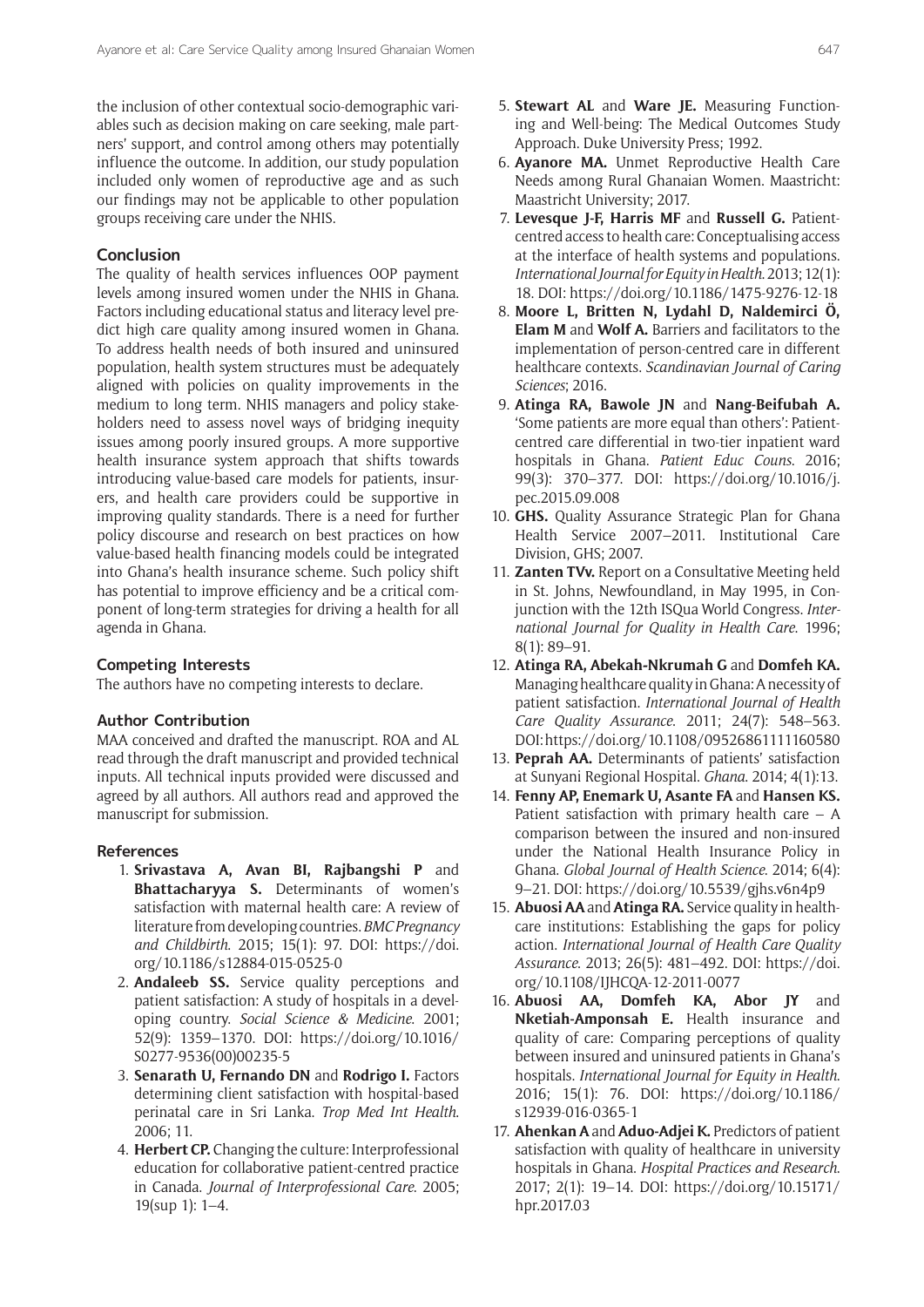- 18. **Alhassan RK, Duku SO, Janssens W,** et al. Comparison of perceived and technical healthcare quality in primary health facilities: Implications for a sustainable national health insurance scheme in Ghana. *PLoS One*. 2015; 10(10): e0140109.
- 19. **Singh K, Osei-Akoto I, Otchere F,** et al. Ghana's national health insurance scheme and maternal and child health: A mixed methods study. *BMC Health Services Research*. 2015; 15(1): 108. DOI: [https://doi.](https://doi.org/10.1186/s12913-015-0762-y) [org/10.1186/s12913-015-0762-y](https://doi.org/10.1186/s12913-015-0762-y)
- 20. **Wang W, Temsah G** and **Mallick L.** The impact of health insurance on maternal health care utilization: Evidence from Ghana, Indonesia and Rwanda. *Health Policy and Planning*. 2016; DOI: [https://doi.](https://doi.org/10.1093/heapol/czw135) [org/10.1093/heapol/czw135](https://doi.org/10.1093/heapol/czw135)
- 21. **Bosomprah S, Ragno PL, Gros C** and **Banskota H.** Health insurance and maternal, newborn services utilisation and under-five mortality. *Archives of Public Health*. 2015; 73: 51. DOI: [https://doi.](https://doi.org/10.1186/s13690-015-0101-0) [org/10.1186/s13690-015-0101-0](https://doi.org/10.1186/s13690-015-0101-0)
- 22. **Ayanore MA, Pavlova M** and **Groot W.** Focused maternity care in Ghana: Results of a cluster analysis. *BMC Health Services Research*. 2016; 16(1): 395. DOI: <https://doi.org/10.1186/s12913-016-1654-5>
- 23. **Browne JL, Kayode GA, Arhinful D, Fidder SAJ, Grobbee DE** and **Klipstein-Grobusch K.** Health insurance determines antenatal, delivery and postnatal care utilisation: Evidence from the Ghana Demographic and Health Surveillance data. *BMJ Open*. 2016; 6(3).
- 24. **Zere Z, Kirigia J, Duale S** and **Akazili J.** Inequities in maternal and child health outcomes and interventions in Ghana. *BMC Public Health*. 2012; 12.
- 25. **Dixon J, Tenkorang EY, Luginaah IN, Kuuire VZ**  and **Boateng GO.** National health insurance scheme enrolment and antenatal care among women in Ghana: Is there any relationship? *Tropical Medicine & International Health*. 2014; 19(1): 98–106. DOI: <https://doi.org/10.1111/tmi.12223>
- 26. **Odeyemi I** and **Nixon J.** Assessing equity in health care through the national health insurance schemes of Nigeria and Ghana: A review-based comparative analysis. *International Journal for Equity in Health*. 2013; 12(1): 9. DOI: [https://doi.](https://doi.org/10.1186/1475-9276-12-9) [org/10.1186/1475-9276-12-9](https://doi.org/10.1186/1475-9276-12-9)
- 27. **Brals D, Aderibigbe SA, Wit FW,** et al. The effect of health insurance and health facility-upgrades on hospital deliveries in rural Nigeria: A controlled interrupted time-series study. *Health Policy and Planning*. 2017; DOI: [https://doi.org/10.1093/](https://doi.org/10.1093/heapol/czx034) [heapol/czx034](https://doi.org/10.1093/heapol/czx034)
- 28. **Ayanore MA.** Unmet reproductive health care needs among rural Ghanaian women. Doctorial Thesis, Maastricht, Netherlands: Maastricht University; 2017.
- 29. **Okonofua F, Ogu R, Agholor K,** et al. Qualitative assessment of women's satisfaction with maternal health care in referral hospitals in Nigeria. *Reproductive Health*. 2017; 14(1): 44. DOI: [https://doi.](https://doi.org/10.1186/s12978-017-0305-6) [org/10.1186/s12978-017-0305-6](https://doi.org/10.1186/s12978-017-0305-6)
- 30. **Ameyaw EK, Kofinti RE** and **Appiah F.** National health insurance subscription and maternal healthcare utilisation across mothers' wealth status in Ghana. *Health Economics Review*. 2017; 7(1): 16. DOI:<https://doi.org/10.1186/s13561-017-0152-8>
- 31. **O'Donnell O.** Access to health care in developing countries: breaking down demand side barriers. *Cadernos de Saúde Pública*. 2007; 23(12): 2820–2834. DOI: [https://doi.org/10.1590/](https://doi.org/10.1590/S0102-311X2007001200003) [S0102-311X2007001200003](https://doi.org/10.1590/S0102-311X2007001200003)
- 32. **Buor D.** Determinants of utilisation of health services by women in rural and urban areas in Ghana. *GeoJournal*. 2005; 61(1): 89–102. DOI: [https://doi.](https://doi.org/10.1007/s10708-005-1929-6) [org/10.1007/s10708-005-1929-6](https://doi.org/10.1007/s10708-005-1929-6)
- 33. **Dalinjong P** and **Laar A.** The national health insurance scheme: Perceptions and experiences of health care providers and clients in two districts of Ghana. *Heal Econ Rev*; 2012.
- 34. Akazili J, Garshong B, Aikins M, Gyapong J and **McIntyre D.** Progressivity of health care financing and incidence of service benefits in Ghana. *Health Policy and Planning*. 2012; 27(sup 1): i13–i22.
- 35. **Dixon J, Tenkorang EY** and **Luginaah I.** Ghana's National Health Insurance Scheme: A national level investigation of members' perceptions of service provision. *BMC International Health and Human Rights*. 2013; 13(1): 35. DOI: [https://doi.](https://doi.org/10.1186/1472-698X-13-35) [org/10.1186/1472-698X-13-35](https://doi.org/10.1186/1472-698X-13-35)
- 36. **GSS, GHS** and **Int I.** Ghana Demographic and Health Survey 2014. Ghana Statistical Service, Ghana Health Service, and ICF International; 2015.
- 37. **Verma J.** Cluster Analysis: For Segmenting the Population. In: *Data Analysis in Management with SPSS Software*. Springer; 2013: 317–358. DOI: [https://](https://doi.org/10.1007/978-81-322-0786-3_10) [doi.org/10.1007/978-81-322-0786-3\\_10](https://doi.org/10.1007/978-81-322-0786-3_10)
- 38. **Hibbard JH, Greene J, Sofaer S, Firminger K** and **Hirsh J.** An experiment shows that a well-designed report on costs and quality can help consumers choose high-value health care. *Health Affairs*. 2012; 31(3): 560–568. DOI: [https://doi.org/10.1377/](https://doi.org/10.1377/hlthaff.2011.1168) [hlthaff.2011.1168](https://doi.org/10.1377/hlthaff.2011.1168)
- 39. **Aldana JM, Piechulek H** and **Al-Sabir A.** Client satisfaction and quality of health care in rural Bangladesh. *Bull World Health Organ*. 2001; 79.
- 40. **Lewis M.** Informal payments and the financing of health care in developing and transition countries. *Health Affairs*. 2007; 26(4): 984–997. DOI: [https://](https://doi.org/10.1377/hlthaff.26.4.984) [doi.org/10.1377/hlthaff.26.4.984](https://doi.org/10.1377/hlthaff.26.4.984)
- 41. **Damme W.** Out-of-pocket health expenditure and debt in poor households: Evidence from Cambodia. *Trop Med Int Health*. 2004; 9. DOI: [https://doi.](https://doi.org/10.1046/j.1365-3156.2003.01194.x) [org/10.1046/j.1365-3156.2003.01194.x](https://doi.org/10.1046/j.1365-3156.2003.01194.x)
- 42. **Aryeetey GC, Jehu-Appiah C, Spaan E, Agyepong I** and **Baltussen R.** Costs, equity, efficiency and feasibility of identifying the poor in Ghana's National Health Insurance Scheme: Empirical analysis of various strategies. *Trop Med Int Health*. 2012; 17. DOI: [https://doi.](https://doi.org/10.1111/j.1365-3156.2011.02886.x) [org/10.1111/j.1365-3156.2011.02886.x](https://doi.org/10.1111/j.1365-3156.2011.02886.x)